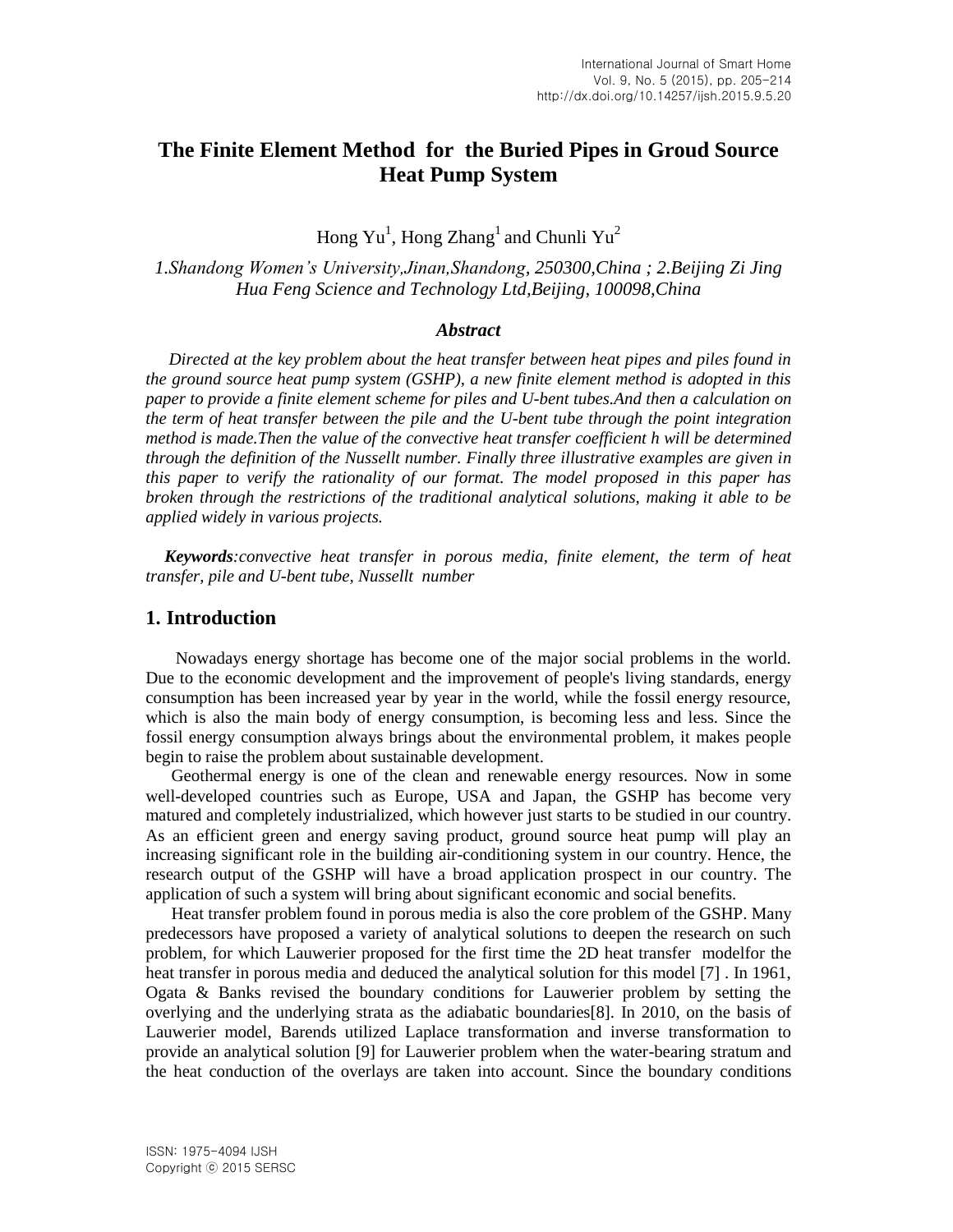required by Ogata & Banks' model are relatively simple, it's rather easy to obtain the solution through this model. Although Lauwerier' model never simplifies the boundary conditions, it fails to reflect the influence of heat conduction in the governing equation to make its solution become problematic in such a heat transfer problem where convection is not dominant. Although the analytical solution given by Barends is a complete solution, the solving process is extremely complex in handling the heat dissipation of the overlying strata with little attention paid to the temperature distribution of the overlying strata in a [geothermal](http://dict.youdao.com/w/geothermal/) [project\[](http://dict.youdao.com/w/engineering/)2].

 Therefore limited by the applicability conditions, the analytical solutions are not adapted to solving the complex engineering problems. On account of this, a finite element method is proposed in this paper to study such a problem. A new finite element solution scheme is adopted to solve the problem of heat transfer between heat pipes and piles simultaneously, meanwhile it will avoid taking the heat pipes as a form of heat source,and realize a synchronous solving of the problems and improve accordingly the [computational](http://dict.youdao.com/w/computational/) [accuracy.](http://dict.youdao.com/w/accuracy/) Our finite element schemes have broken through the restrictions of an analytical solution in th[e solving](http://dict.youdao.com/w/solving/) [process,](http://dict.youdao.com/w/process/) making they have broader applications in the projects.

## **2. Mathematical Model**

 Considering that the porous media, the concrete and the liquid contained in the soil layer are incompressible, therefore only the permeability of the porous media, instead of the pile is taken into account in this paper. Hence the applicable mathematical models include:

For soil: 
$$
\rho c_p \frac{\partial T}{\partial t} + \frac{\partial}{\partial x_j} (\nu_j (\rho c_p T)) = \frac{\partial}{\partial x_j} (k \frac{\partial T}{\partial x_j}) + q
$$

For pile: 
$$
\rho c_p \frac{\partial T}{\partial t} = \frac{\partial}{\partial x_j} (k \frac{\partial T}{\partial x_j}) + q + \int_{\partial \Gamma} \tilde{q} ds
$$

For U-bent tube :  $\rho c_p \frac{\partial I}{\partial t} + \rho c_p v_j \frac{\partial I}{\partial x} = \frac{\partial}{\partial x} (k \frac{\partial I}{\partial x}) + q - \int_{\partial \Gamma}$  $\partial$  $\partial$  $\partial$  $=\frac{\partial}{\partial x}$  $\partial$ +  $\rho c_{n}v_{i}\frac{\partial}{\partial z}$  $\partial$  $\frac{\partial T}{\partial t} + \rho c_n v_i \frac{\partial T}{\partial t} = \frac{\partial}{\partial t} (k \frac{\partial T}{\partial t}) + q - \int d^2 s$ *x*  $k \frac{\partial T}{\partial t}$  $x_i$   $\partial x$  $c_{n}v_{i}$ <sup> $\frac{\partial T}{\partial r}$ </sup> *t*  $c_n \frac{\partial T}{\partial r}$ *j*  $\alpha_j$   $\alpha_j$  $\rho c_p \frac{\partial T}{\partial t} + \rho c_p v_j \frac{\partial T}{\partial t} = \frac{\partial}{\partial t} (k \frac{\partial T}{\partial t}) + q - \int_{\text{ar}} \tilde{q}$ 

Where  $\int_{\partial \Gamma} \tilde{q} ds$  is the term of heat transfer between the pile and the U-bent tube, T is the temperature of the medium,  $\rho$  refers to the medium density,  $c_p$  represents the specific heat capacity of the medium,  $k$  is the thermal conductivity of the medium,  $q$  is the heat source and  $v_j$  ( $j = 1,2,3$ ) means the heat transfer rate in three directions.

## **3. The Finite Element Schemes**

#### **3.1 Scheme for Piles**

Regarding the temperature of  $\int_{\partial \Gamma} \tilde{q} ds$  inside the pile, it's necessary to consider the temperature exchange with the U-bent tube. Hence the mathematical model should be:

$$
\rho c_p \frac{\partial T}{\partial t} = \frac{\partial}{\partial x_j} (k \frac{\partial T}{\partial x_j}) + q + \int_{\partial \Gamma} \widetilde{q} ds
$$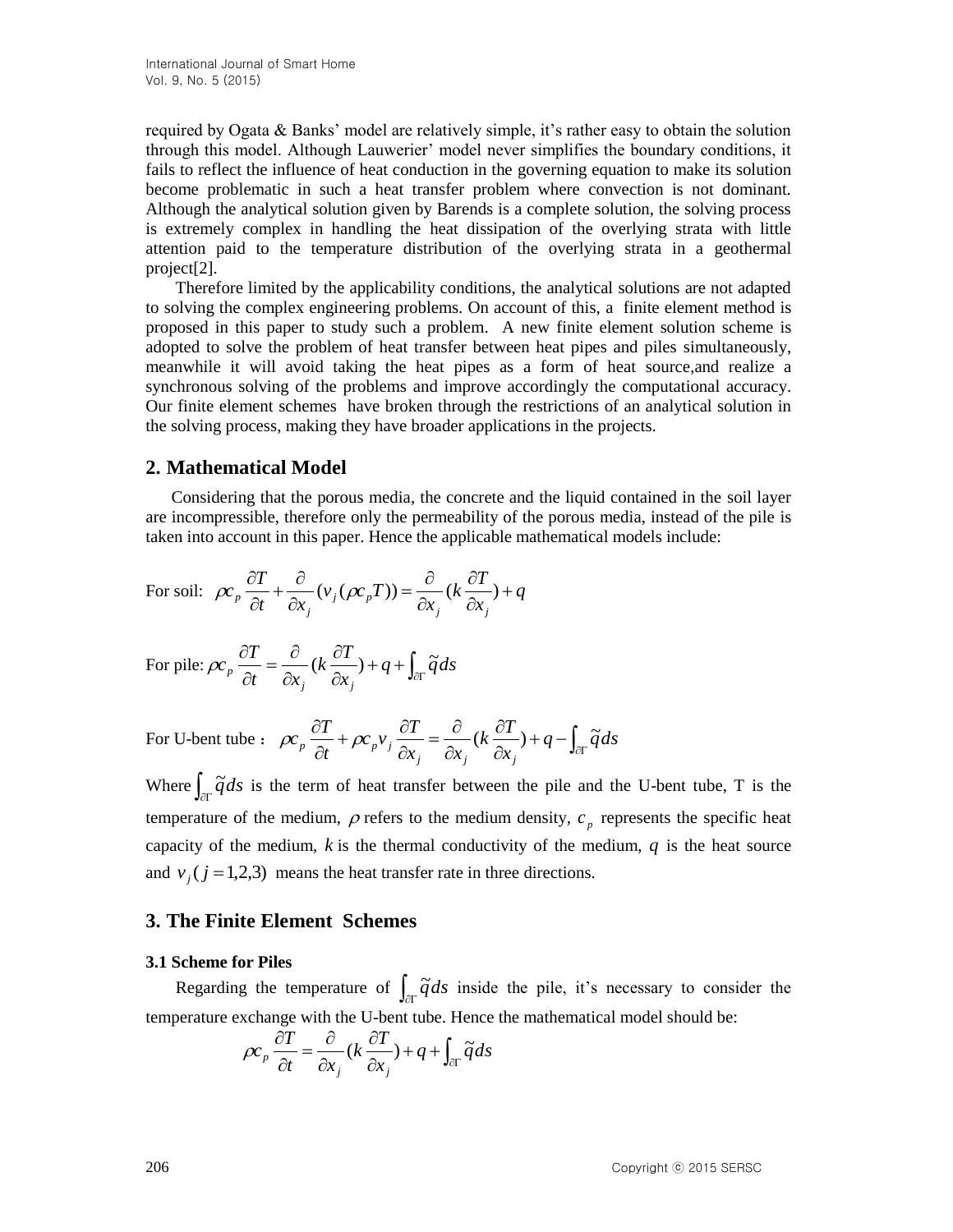Multiply [simultaneously](http://dict.youdao.com/w/simultaneously/) each side of the equation by a virtual displacement  $\delta T$  and do the integral in the integral domain to obtain:

$$
(\rho c_p \frac{\partial T}{\partial t}, \delta T)_{\Omega} = (\frac{\partial}{\partial x_j} (k \frac{\partial T}{\partial x_j}), \delta T)_{\Omega} + (q, \delta T)_{\Omega} + \int_{\partial \Gamma} \widetilde{q} \, \delta T ds
$$

Do the integration by parts to get :

$$
(\rho c_p \frac{\partial T}{\partial t}, \delta T)_{\Omega} = -(k \frac{\partial T}{\partial x_j}, \frac{\partial \delta T}{\partial x_j})_{\Omega} + (k \frac{\partial T}{\partial x_j}, \delta T)_{\Omega} + (q, \delta T)_{\Omega} + \int_{\partial \Gamma} \widetilde{q} \, \delta T ds
$$

Where  $(k\frac{\partial P}{\partial x_i}, \delta T)_{\partial\Omega}$  $(k\frac{\partial T}{\partial}, \delta T)$ *x*  $k \frac{\partial T}{\partial t}$ *j*  $\delta T$ <sub>20</sub> is the boundary term, which means the heat exchange on the boundary

or the boundary for thermal radiation, while  $\int_{\partial \Gamma} \tilde{q} \, \delta T ds$  is the term of heat transfer between the U-bent tube and the pile.

#### **3.2 Scheme for U-bent Tubes**

 Regardless of the compressibility of the fluid in the pipe, when only the [heat](http://dict.youdao.com/w/heat/) [exchange](http://dict.youdao.com/w/exchange/) between the U-bent tube and the pile is considered, it can be simplified as a linear unit since the size of the U-bent tube would be extremely small compared with the pile and the stratum. Hence the mathematical model should be:

$$
\rho c_p \frac{\partial T}{\partial t} + \rho c_p v_j \frac{\partial T}{\partial x_j} = \frac{\partial}{\partial x_j} (k \frac{\partial T}{\partial x_j}) + q - \int_{\partial \Gamma} \tilde{q} ds
$$

Multiply [simultaneously](http://dict.youdao.com/w/simultaneously/) each side of the equation by a virtual displacement  $\delta T$  and do the integral in the integral domain to obtain:

$$
(\rho c_p \frac{\partial T}{\partial t}, \delta T)_{\partial \Gamma} + (\rho c_p v_j \frac{\partial T}{\partial x_j}, \delta T)_{\partial \Gamma}
$$
  
=  $(\frac{\partial}{\partial x_j} (k \frac{\partial T}{\partial x_j}), \delta T)_{\partial \Gamma} + (q, \delta T)_{\partial \Gamma} - \int_{\partial \Gamma} \widetilde{q} \delta T ds$ 

Do the integration by parts to get :

$$
(\rho c_p \frac{\partial T}{\partial t}, \delta T)_{\partial \Gamma} + (\rho c_p v_j \frac{\partial T}{\partial x_j}, \delta T)_{\partial \Gamma}
$$
  
= -( $k \frac{\partial T}{\partial x_j}, \frac{\partial \delta T}{\partial x_j}$ ) <sub>$\partial \Gamma$</sub>  + ( $k \frac{\partial T}{\partial x_j}, \delta T$ ) <sub>$\partial \Gamma$</sub>  + ( $q, \delta T$ ) <sub>$\partial \Gamma$</sub>  -  $\int_{\partial \Gamma} \tilde{q} \delta T ds$ 

Where  $(k \frac{U}{2}, \delta T)$ *x*  $k \frac{\partial T}{\partial t}$ *j*  $\frac{\partial \mathbf{r}}{\partial x_i}, \delta x$  $\frac{\partial T}{\partial T}$ ,  $\delta T$ ) is the boundary term, which means the heat exchange on the boundary or

the boundary for thermal radiation, while  $\int_{\partial \Gamma} \tilde{q} \, \delta T ds$  is the term of heat transfer between the U-bent tube and the pile.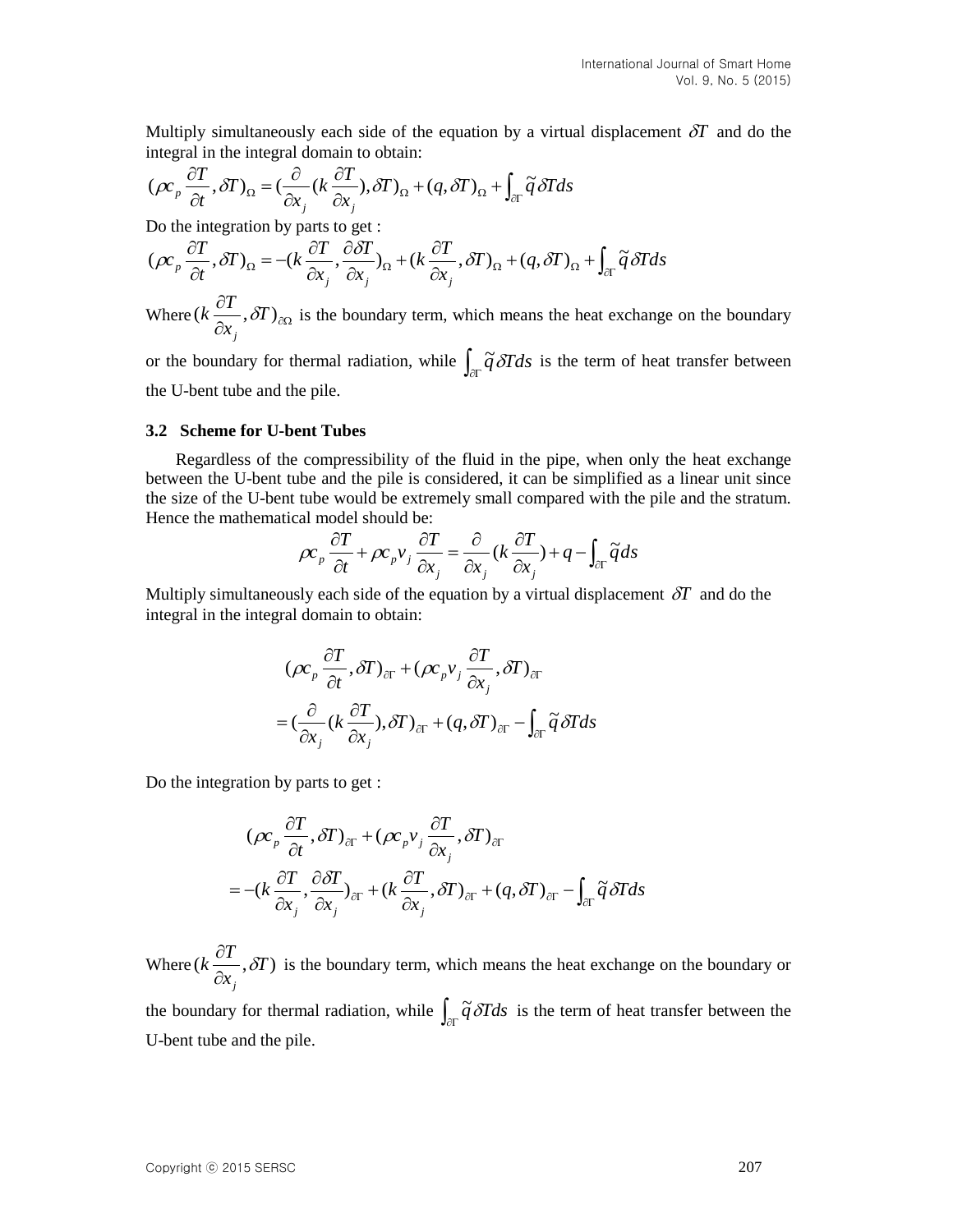### **3.3 Special Processing of the Term of Heat Exchange**

 $(k\frac{\sigma}{2})ds$ *x*  $k \frac{\partial T}{\partial t}$  $\int_{\partial \Gamma} (k \frac{\partial T}{\partial x_j}) ds$  is the term of heat transfer between the U-bent tube and the pile, then

make a calculation on it through the point integration method.

Assume that  $\int_{\partial \Gamma} (k \frac{\partial I}{\partial x}) ds = \int_{\partial \Gamma}$  $\partial$  $\frac{\partial T}{\partial s}dx = \int d\vec{q}ds$ *x*  $k \frac{\partial T}{\partial t}$ *j*  $(k \frac{\partial T}{\partial s}) ds = \int d^3s$ , then process the U-bent tube as a linear unit  $\partial \Gamma$ , device

the boundary into *n* segments,  $\partial \Gamma = \sum_{i=1}^{n} \partial \Gamma_i$ *i i* 1 . Number the units by  $1, 2, \ldots, n$ , and the nodes by  $1, 2, \ldots, n+1$ ,

$$
\int_{\partial \Gamma} (k \frac{\partial T}{\partial x_j}) \partial T ds = \int_{\partial \Gamma} \widetilde{q} \, \partial T ds = \sum_{i=1}^n \int_{\partial \Gamma_i} \widetilde{q} \, \partial T ds
$$

$$
= \sum_{i=1}^n \int_{\partial \Gamma_i} \frac{\widetilde{q}_i + \widetilde{q}_j}{2} \partial T_i ds = \sum_{i=1}^n \frac{\widetilde{q}_i + \widetilde{q}_j}{2} \partial T_i \int_{\partial \Gamma_i} ds
$$

Where  $\int_{\partial\Gamma_i} ds = l_i$  and  $l_i$  means the length of the i<sup>th</sup> linear unit. Then process the above formula to obtain:

$$
\int_{\partial \Gamma} (k \frac{\partial T}{\partial x_j}) \partial T ds = \int_{\partial \Gamma} \widetilde{q} \, \partial T ds = \sum_{i=1}^n \int_{\partial \Gamma_i} \widetilde{q} \, \partial T ds
$$

$$
= \sum_{i=1}^n \int_{\partial \Gamma_i} \frac{\widetilde{q}_i + \widetilde{q}_j}{2} \partial T_i ds = \sum_{i=1}^n \frac{\widetilde{q}_i + \widetilde{q}_j}{2} \partial T_i l_i
$$

#### **3.4 Process of the [Convective](http://dict.youdao.com/w/convective/) [Heat](http://dict.youdao.com/w/heat/) [Transfer](http://dict.youdao.com/w/transfer/) [Coefficient](http://dict.youdao.com/w/coefficient/)**

In the term of heat transfer  $\int_{\partial\Gamma} \widetilde{q} ds$ , *b*  $T - T$  $\tilde{q} = h \frac{T - T_{ref}}{I}$  where *h* is th[e convective](http://dict.youdao.com/w/convective/) [heat](http://dict.youdao.com/w/heat/) [transfer](http://dict.youdao.com/w/transfer/)

[coefficient](http://dict.youdao.com/w/coefficient/),  $b$  is the radius of the U-bent tube.

 Determine the value of the [convective](http://dict.youdao.com/w/convective/) [heat](http://dict.youdao.com/w/heat/) [transfer](http://dict.youdao.com/w/transfer/) [coefficient](http://dict.youdao.com/w/coefficient/) *h* by defining the Nussellt number [6]:

$$
h = Nu \frac{\lambda}{d}, Nu = N_1 + N_2 \operatorname{Re}^{N_3} \operatorname{Pr}^{N_4}
$$

$$
\operatorname{Re} = \frac{ud}{v}, \operatorname{Pr} = \frac{v}{D} = \frac{v\rho c}{\lambda}
$$

 Nu (Nussellt, Nusselt number) number reflecting the strength of the convective heat transfer ,and it is the dimensionless temperature gradient of the heat exchange surface.Prandtl number and Reynolds number are the general parameters in the fluid mechanics , Re number used to differentiate laminar flow from turbulent fluid , related to u, the flow velocity of the fluid,  $d$  (the [pipe](http://dict.youdao.com/w/pipe/) [diameter\)](http://dict.youdao.com/w/diameter/) and  $\nu$  (the kinematic viscosity). Pr number indicating the relative ratio of the momentum diffusion and the heat diffusion by the molecules in the fluid, related to  $D$ , the thermal diffusion coefficient of the fluid and, the kinematic viscosity.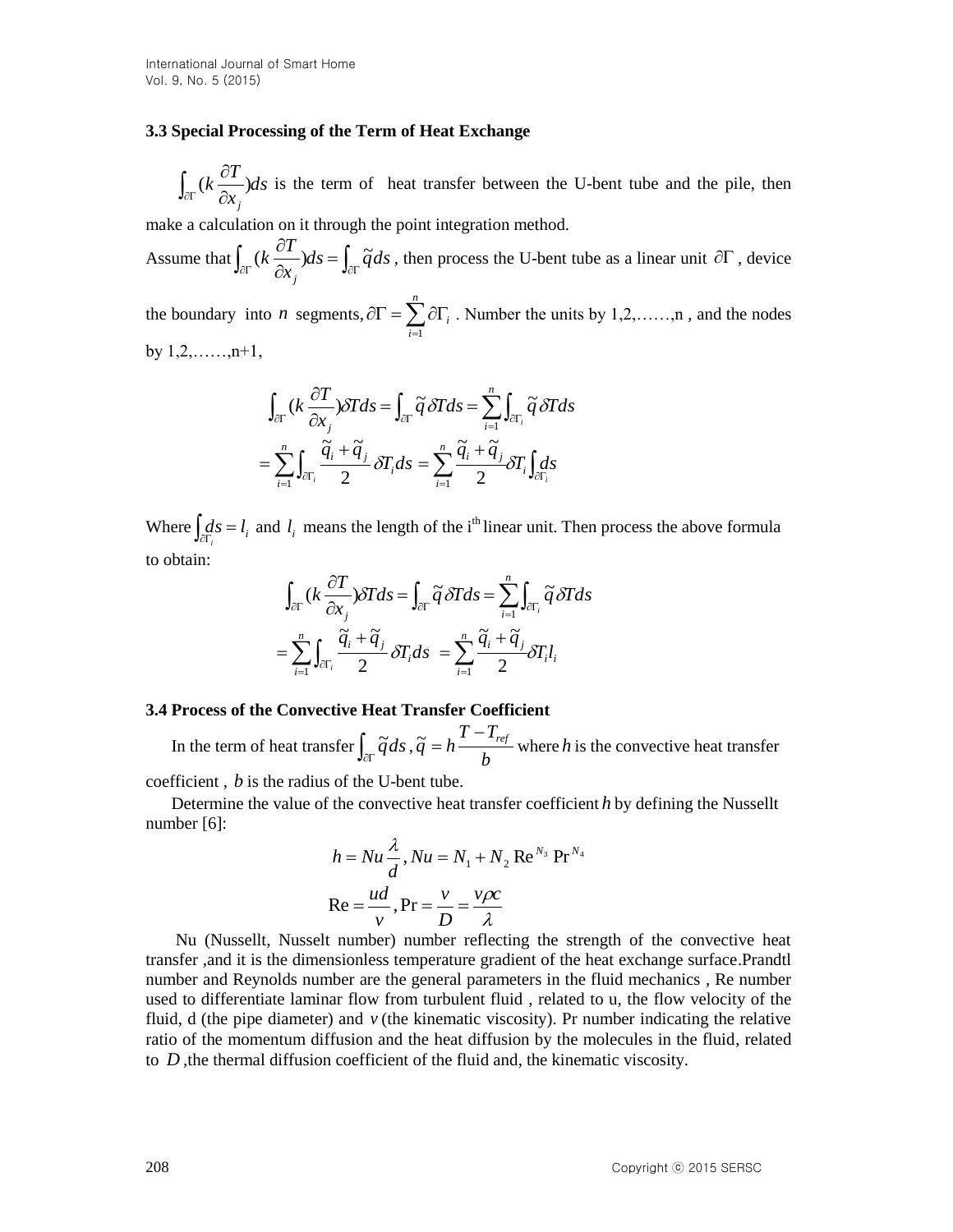In the experiment,  $Re = 0.177 \times 0.04 \times 1000 / 4.7 \times 10^{-4} = 15064 > 4000$  representing the turbulent fluid ,it is a forced convection heat transfer problem, which can be expressed through Dittus-Boelter formula [2]:  $Nu = 0.023 \text{Re}^{0.8} \text{Pr}^{0.3}$ , Dittus-Boelter formula can be applied in the scope where the temperature difference between water and the environment is within 30℃. Since the temperature difference between water and the soil mass in our example is around 40℃, it would be feasible to increase the Nu number moderately. Finally the values of the Nu number are separately  $N1=0$ ,  $N2=0.03$ ,  $N3=0.8$  and  $N4=0.33$ .

## **4. Illustrative Examples**

### **4.1 Example 1**

 In consideration of the experiment to calculate the thermal response of a single pile in the soil layer, the soil layer has a radius of 1.2m at a depth of 35m, the pile is calculated with a radius of 400mm at a height of 30 meters, the heat pipe within the pile has a radius of 20mm with the height around 27 meters and the flow velocity of the fluid inside the heat pipe is 0.177m/s with the [inlet](http://dict.youdao.com/w/inlet/) [temperature](http://dict.youdao.com/w/temperature/) at 60℃ and the ambient temperature at 20℃.

 Th[e thermophysical](http://dict.youdao.com/w/thermophysical/) [parameters](http://dict.youdao.com/w/parameter/) of the soil layer, the pile and the fluid within the pipe are given in the table as below.

|                 | Density                        | Specific heat capacity | Thermal conductivity |
|-----------------|--------------------------------|------------------------|----------------------|
|                 | $\frac{\text{kg}}{\text{m}^3}$ | $(J/kg \cdot K)$       | $(W/m\cdot K)$       |
| Fluid (Water)   | 1000                           | 4200                   | 0.65                 |
| Concrete (Pile) | 2400                           | 840                    | 1.54                 |
| Soil layer      | 2000                           | 2000                   |                      |

**Table 1. Calculation of the [Thermophysical](http://dict.youdao.com/w/thermophysical/) [Parameters](http://dict.youdao.com/w/parameter/)**



**Figure 1. Contrast of Calculation Results without Seepage**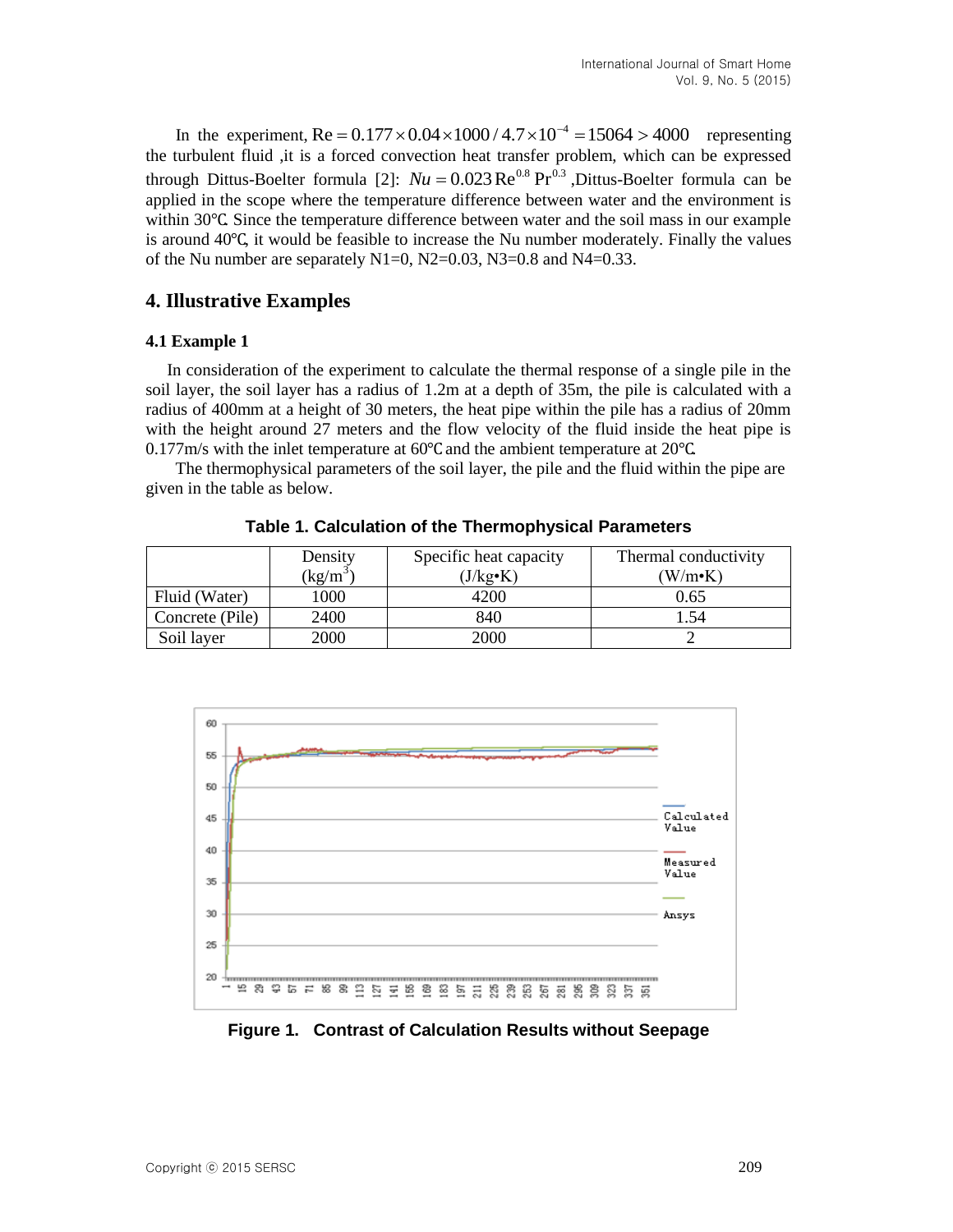Figure 1 gives a [data](http://dict.youdao.com/w/data/) [comparison](http://dict.youdao.com/w/comparison/) about the outlet temperature of the heat pipes within the pile, demonstrating the contrast of the measured data, the ANSYS and our programmed calculation result. The degree of data matching reveals that the closer our numerical calculation result is to the measured value, the lower the error rate is. It has verified the rationality of our calculation format.

### **4.2 Example 2**

 In consideration of the plane physical model for the convective heat transfer in porous media (as indicated in Figure 2), assume that the [underground](http://dict.youdao.com/w/underground/) [water](http://dict.youdao.com/w/water/) flows in a 6m\*1m soil body, the mean velocity (Darcy velocity) on the section is 1.5e-5m/s and the porosity is 0.3 with the [thermophysical](http://dict.youdao.com/w/thermophysical/) [parameters](http://dict.youdao.com/w/parameter/) as shown in Table 4.2. The initial temperature is  $20^{\circ}$ C, then the temperature of the admission section is  $35^{\circ}$ C when t=0. Except the admission section, all of the other three sides of the soil body are heat-insulation. Values of the main parameters are given as below for the solving process.

**Table 2. Relevant Parameters of a Single Drilled Ground Heat Transfer Model**

| Density of the soil body ( |
|----------------------------|
|                            |
|                            |
| Water density $(kg/m^3)$   |
|                            |
|                            |





**Figure 2. Sketch of Physical Model for Heat Transfer in Porous Media**



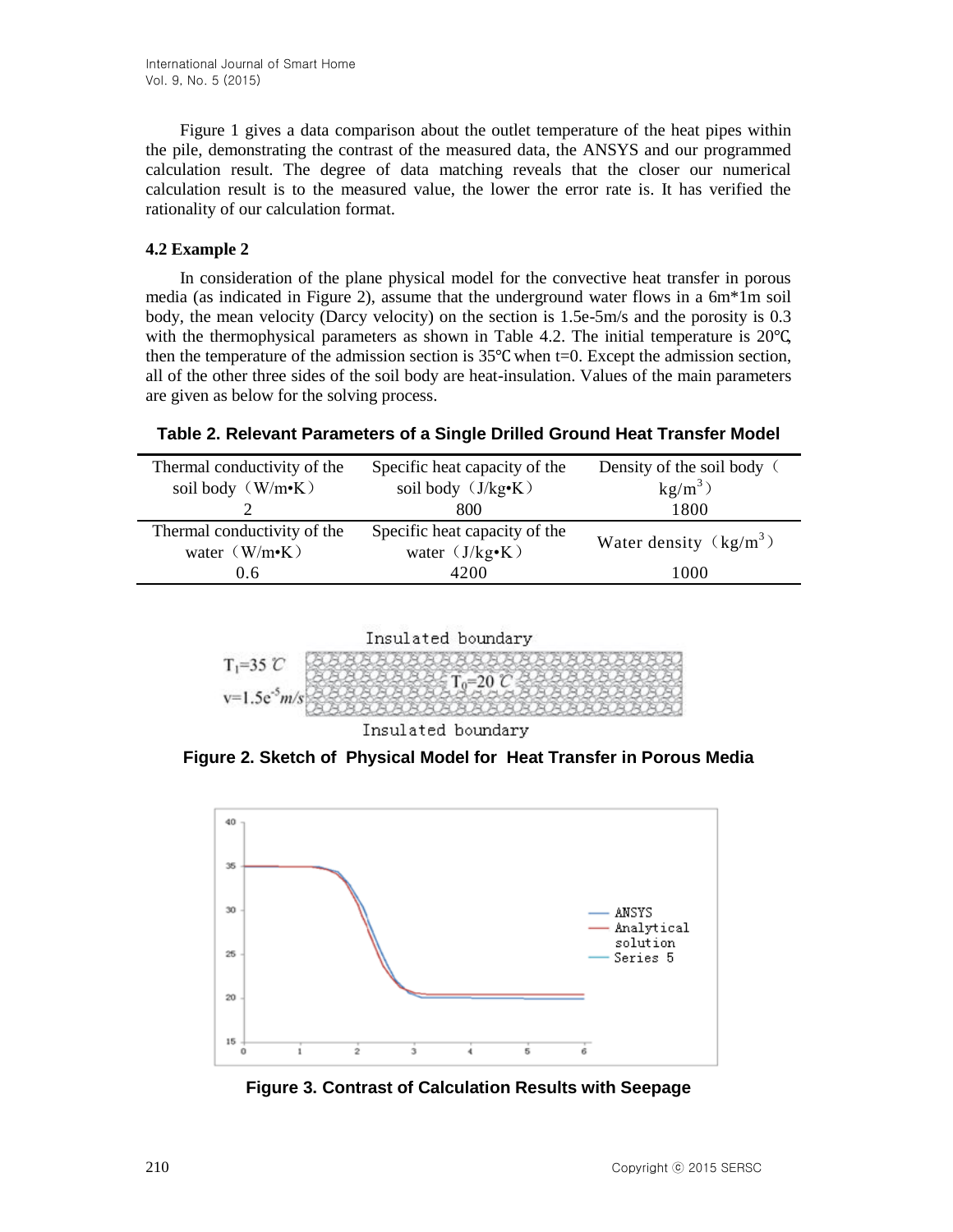Figure 3 shows the contrast of the analytical solution, the ANSYS and our calculation result, revealing clearly that the calculation result through our format is relatively closer to the analytical result.

### **4.3 Example 3**

 When considering the physical model, make sure to choose those representative bored piles in the experiment. Connect the buried double U-bent tubes (or the single W-type tubes) in series within the pile and strap the [heat](http://dict.youdao.com/w/heat/) [exchange](http://dict.youdao.com/w/exchange/) tubes along the inside of the reinforcement cage. Plan to choose such test post with a diameter of 700mm and a length of 43m-44m. The outside diameter of the heat pipe is 36mm, while the inside diameter is 26mm. Also assume that the initial temperature of the soil layer is 16.3℃ and the underground water flows in this layer. The underground water is distributed in the region that is between 10.83m and 18.28m under the ground with the mean velocity (Darcy velocity) on the section up to 1.39e-6m/s and a porosity of 0.3. Soil body has a mean density of 1940 kg/m3 with a specific heat capacity of 1400 J/kg·K and a thermal conductivity of 1.53 W/m·K. Then calculate the concrete based on C40 concrete, whose density is 2400kg/m3, the specific heat capacity is 960J/kg·K and the thermal conductivity is 2.3W/m·K. Also assume that the flow rate within the heat pipe is 0.8m3/h, then adopt the method of constant power in the experiment for the thermal response of buried pipes in the piles under the condition that the temperature difference is set as 2.5℃.



**Figure 4. Contrast of the Experimental Data and the Numerical Results**

 Figure 4 gives the contrast result of the experimental data and the numerical results, comparing separately the data about the inlet and outlet of the heat pipe. On the whole, it shows that the numerical calculation result has coincided exactly with the experimental result, proving the rationality of our calculation format.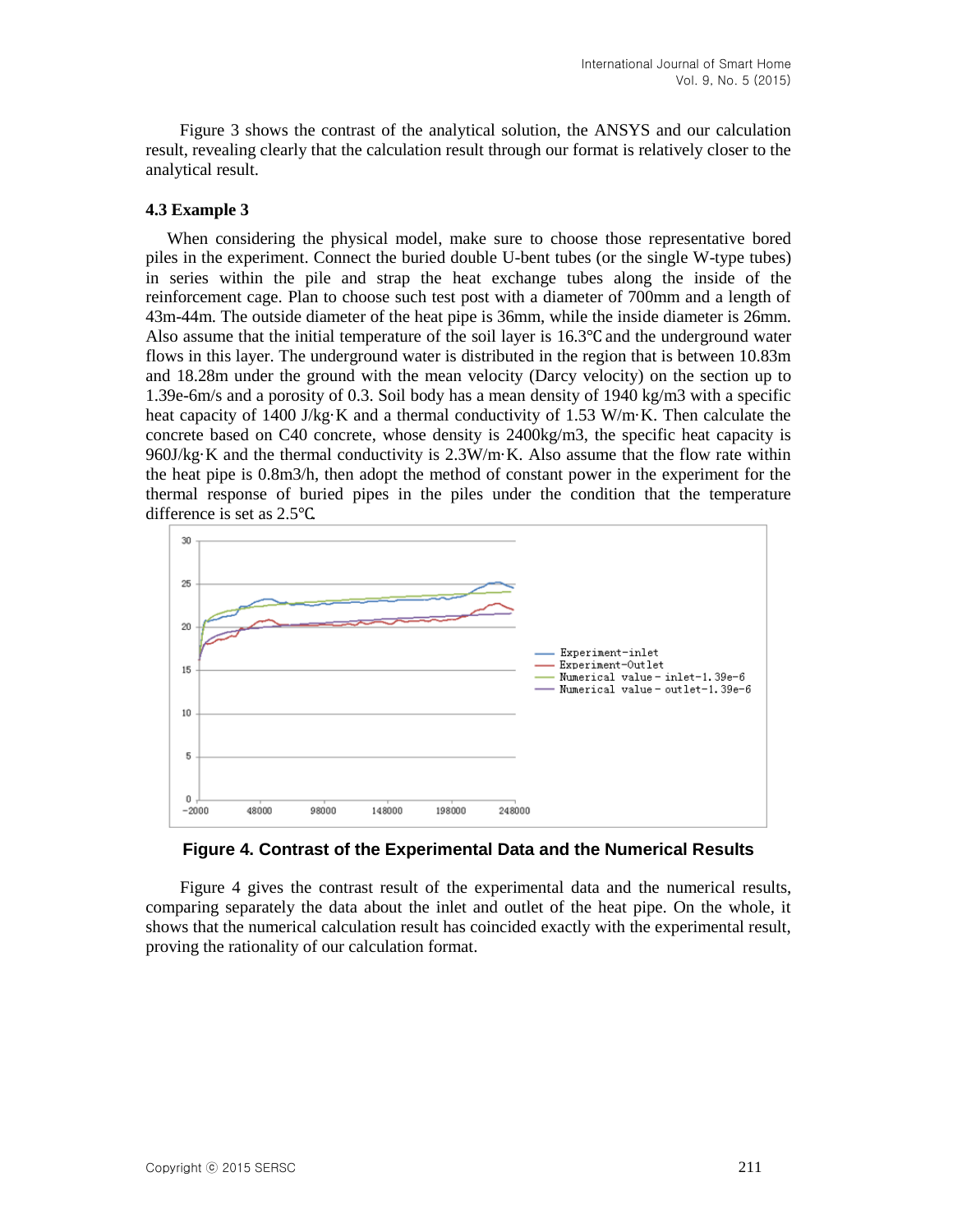| Velocity     | Uutlet<br>temperature |                                                                                |
|--------------|-----------------------|--------------------------------------------------------------------------------|
|              | 21.80981              |                                                                                |
| 5.00E-08     | 21.64365              | The outlet temperature varies with the changes<br>in the seepage velocity      |
| $1.00E - 07$ | 21.64409              |                                                                                |
| 3.00E-07     | 21.64583              | 22                                                                             |
| $3.64E - 07$ | 21.64618              | 21.8                                                                           |
| 5.00E-07     | 21.64662              | 21.6                                                                           |
| 1.39E-06     | 21.64081              | 21.4                                                                           |
| $2.00E - 06$ | 21.62838              | 21.2                                                                           |
| 3.60E-06     | 21.56536              | 21                                                                             |
| $5.00E - 06$ | 21.48284              | 20.8                                                                           |
| 8.20E-06     | 21.27748              | 20.6                                                                           |
| 5.00E-05     | 20.73053              | 0.00001<br>$\mathbf{0}$<br>0.00002<br>0.00003<br>0.00005<br>0.00006<br>0.00004 |

## **Figure 5. Relationship between the Outlet Temperature of the Heat Pipe and the Seepage Velocity**

We have calculated various seepage velocities one by one with the data as shown in Figure 5, which reveals that when the flow velocity increases, the outlet temperature of the heat pipe would decrease constantly, reflecting that more heat would be taken away by the underground water when it flows more quickly, indicating also that the effect of the heat transfer between the fluid inside the heat pipe and the pile is getting better.

## **5. Conclusion**

This paper provides a new finite element-based solution format for piles and U-bent tubes,

makes a calculation on the term of heat transfer between the pile and the U-bent tube through the point integration method,and defines the value of the [convective](http://dict.youdao.com/w/convective/) [heat](http://dict.youdao.com/w/heat/) [transfer](http://dict.youdao.com/w/transfer/) [coefficient](http://dict.youdao.com/w/coefficient/) *h* through the definition of the Nussellt number. Its rationality has been proved through the illustrative examples. In this way, the model for the convective heat transfer in porous media will be improved to increase its calculation accuracy. In our future researches, we shall try to further improve this model through the introduction of more practical examples ,and make it play its role in the real application.

### **References**

- [1] Q. S. Yang and B. R. Pu, "Advanced heat transfer", Shanghai Jiao Tong University Press, **(2001)**.
- [2] H. C. Tan, "Thermal-hydro model and applications in buried pipes in Groud Source Heat Pump System (Master's thesis)", Tsinghua University, **(2012)**.
- [3] C. G. Wu, "Hydraulics", Higher Education Press, **(2003)**.
- [4] J. J. Cai, R. Chen and J. Wang, "Analysis of effects of groundwater advection on geothermal heat exchanger", Fluid Machinery, vol. 37, no. 12, **(2009)**.
- [5] Y. Y. Liang , "The three-dimensional numerical research on the heat exchanger of ground source heat pump groups (Master's thesis)", Harbin Engineering University, **(2009)**.
- [6] S. M. Yang, W. S. Tao, "Heat Transfer Theory", Higher Education Press, Beijing, **(2006)**.
- [7] H. A. Lauwerier, "The transport of heat into an oil layer caused by the injection of hot fluid", J.Appl. Sc. Res., vol. A5, no. 2-3, **(1955)**.
- [8] A. Ogata and R. B. Banks, "A solution for the differential equation of longitudinal dispersion in porous media", US Geol. Survey, **(1961)**.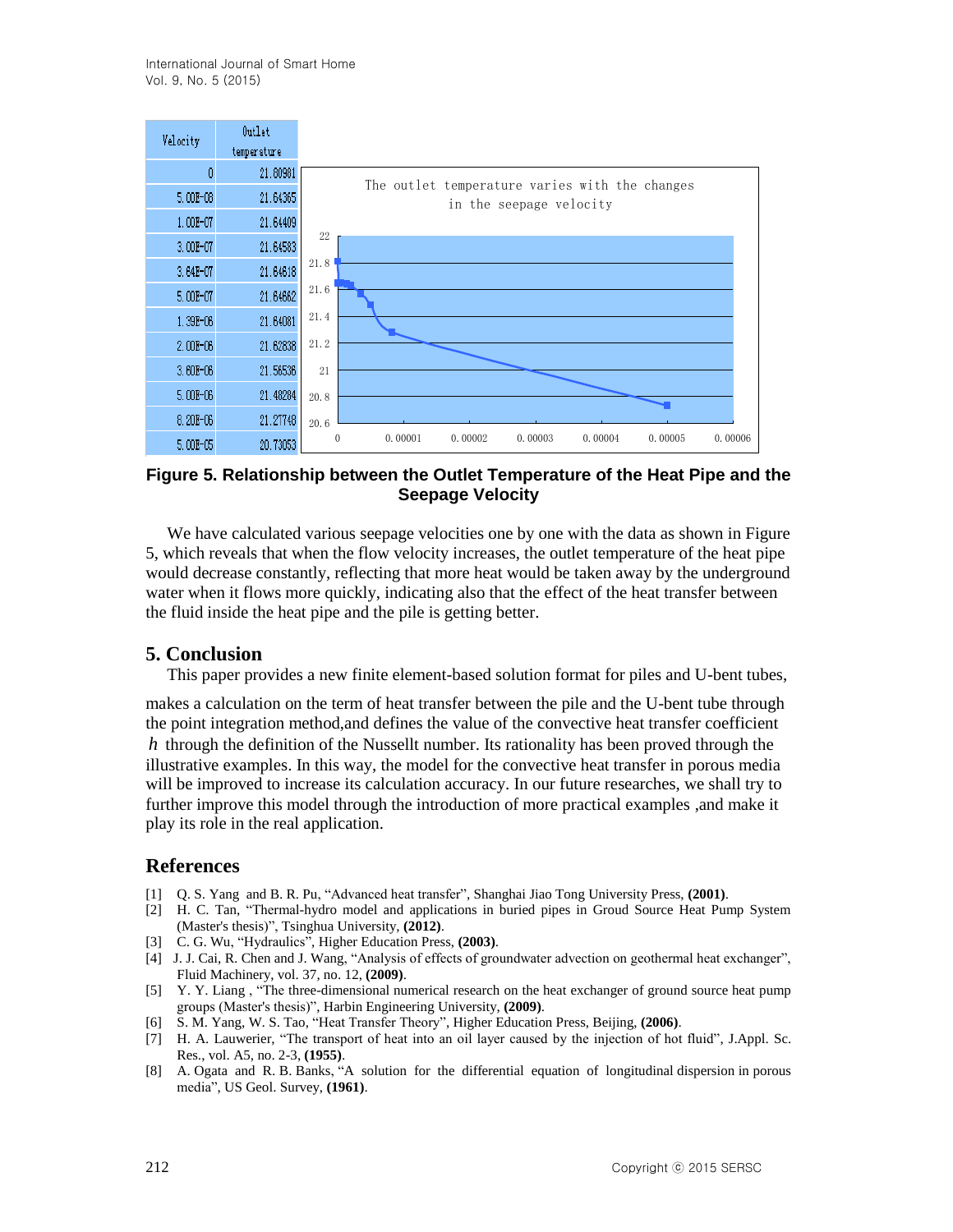- [9] F. B. J. Barends, "Complete Solution for Transient Heat Transport in Porous Media, following Lauwerier's concept", SPE Annual Technical Conference and Exhibition, **(2010)**; Florence.
- [10] R. Fan, "A study on the performance of a geothermal heat exchanger under coupled heat conduction and groundwater advection", Energy, vol. 32, **(2007)**.

## **Authors**



**Hong YU**, she received the Bachelor Degree and the Master Degree in computational mathematics from Shandong University, China in 2003 and 2009 respectively. She is a lecturer in Shandong Women's University. Her current research interests on numerical solution of partial differential equation.



**Hong Zhang**, she received the Bachelor Degree of Science in Information Security and the Master Degree of Engineering in Software Engineering from Shandong University, China in 2004 and 2010 respectively. She is currently a lecturer in Shandong Women's University. Her current research focuses on Algorithm Analysis and Data Mining.



**Chunli Yu**, she received the Bachelor Degree of computational mathematics from tShandong Normal University and the Master Degree of computational mathematics from Shandong university in 2003 and 2009 respectively. She is currently working in the finite element numerical simulation.